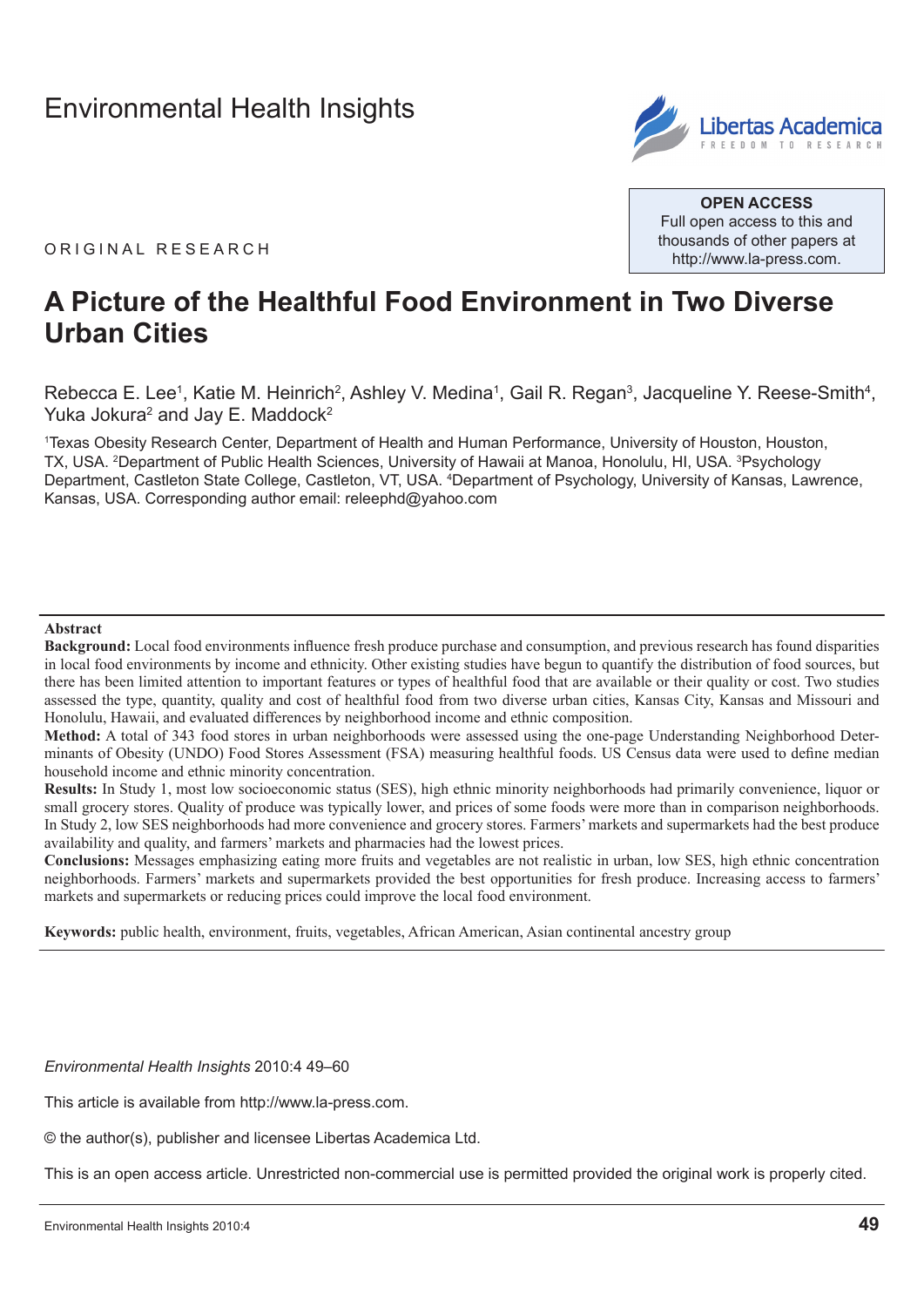

## **Introduction**

### Access, type and quality of food sources in urban neighborhoods

Over 75% of US adults do not eat the recommended 5–9 daily servings of fruits and vegetables, including a disproportionate number of low-income individuals and ethnic minorities.<sup>1</sup> Residence in socioeconomically deprived neighborhoods can mean access to fewer supermarkets but more convenience and small grocery stores than wealthier neighborhoods, $2-4$  that in turn may lead to unhealthful dietary patterns. $3,5-6$ Lack of access to healthful food may contribute to overweight and obesity. $7-11$ 

People tend to make dietary choices based on the quality of food that is available and economical.<sup>12</sup> Residents of deprived neighborhoods report eating fewer fruits and vegetables and more foods high in fat, even after adjusting for individual socioeconomic status (SES).<sup>13–16</sup> Residents who rely on convenience, liquor or "mom and pop" small grocery stores, may have a more limited selection of healthful foods available at higher costs,<sup>6,17</sup> because larger supermarkets typically stock a wider variety of items.<sup>2,18</sup>

Price also impacts dietary habits, including fruit and vegetable consumption, due to higher costs for many healthier foods.18 Differential pricing in stores found in impoverished neighborhoods, suggests that small groceries, pharmacies, and convenience stores, may be more expensive than supermarkets.<sup>6,19</sup> It is plausible that residents who only have access to small stores are doubly jeopardized when fewer available fruits and vegetables are sold for higher prices. Although it cannot be assumed that people purchase the majority of their food in their neighborhood of residence,<sup>20</sup> residents in impoverished areas may have few individual capital resources, such as personal transportation, making it reasonable to assume that there may be greater reliance on proximal food sources.<sup>21</sup>

This manuscript describes two studies that systematically examined food stores in urban neighborhoods in two US cities and evaluates the access, type, quality and cost of available healthful foods in consideration of neighborhood sociodemographic factors. Other existing studies have begun to quantify the distribution of food sources, but there has been limited attention to important features or types of healthful food that are available or their quality or cost. It is critical to

directly evaluate the available food sources in diverse neighborhoods in order to produce sustainable improvements in dietary habits. These two studies present a story of two ethnically, economically and geographically diverse cities to investigate these issues.

## Study 1 (Kansas city)

Kansas City is a landlocked city spanning two states, but is seamless visually and practically. At the time of this study, Kansas City, Missouri covered 314 square miles and had about 440,000 residents with a median household income of \$37,198. About 61% of residents were white and 31% African American, with a handful of Hispanic, Asian and mixed residents. Kansas City, Kansas, covered 124 square miles, had about 145,000 residents with a median household income of \$33,011, and of whom about 56% were white, and 30% were African American, with 16.7% Hispanic and less than 3% Asian and mixed ethnicity residents.22 In Study 1, we 1) developed an assessment instrument and protocol to describe food stores, 2) assessed the type, quantity, quality and cost of all available food stores in urban neighborhoods available to public housing residents, and 3) compared the food stores in public housing neighborhoods to less deprived, urban neighborhoods.

## Study 2 (Honolulu)

Honolulu, Hawaii is home to about 400,000 citizens, comprising the highest non-Hispanic multiracial population percentage of any US Metropolitan area. The population is 45% Asian, 25% White, 8.6% Native Hawaiian and Other Pacific Islander, and 3.2% Black (only 7% of the population claims Hispanic or Latino origin). Over 17% report two or more races.<sup>23</sup> Honolulu has the highest priced standard basket of grocery items in the USA.24 In 2007, grocery prices rose 6.1%, partially due to rising oil costs.<sup>25</sup> The reliance on imported goods results in most produce items being priced by the pound, with consumables costing up to  $66\%$  more than the national average.<sup>26</sup> In Study 2, we extended the work of Study 1 to examine the downtown Honolulu local food environment in order to determine whether the cost, availability and quality of fresh produce varied by store type, area income, and ethnicity.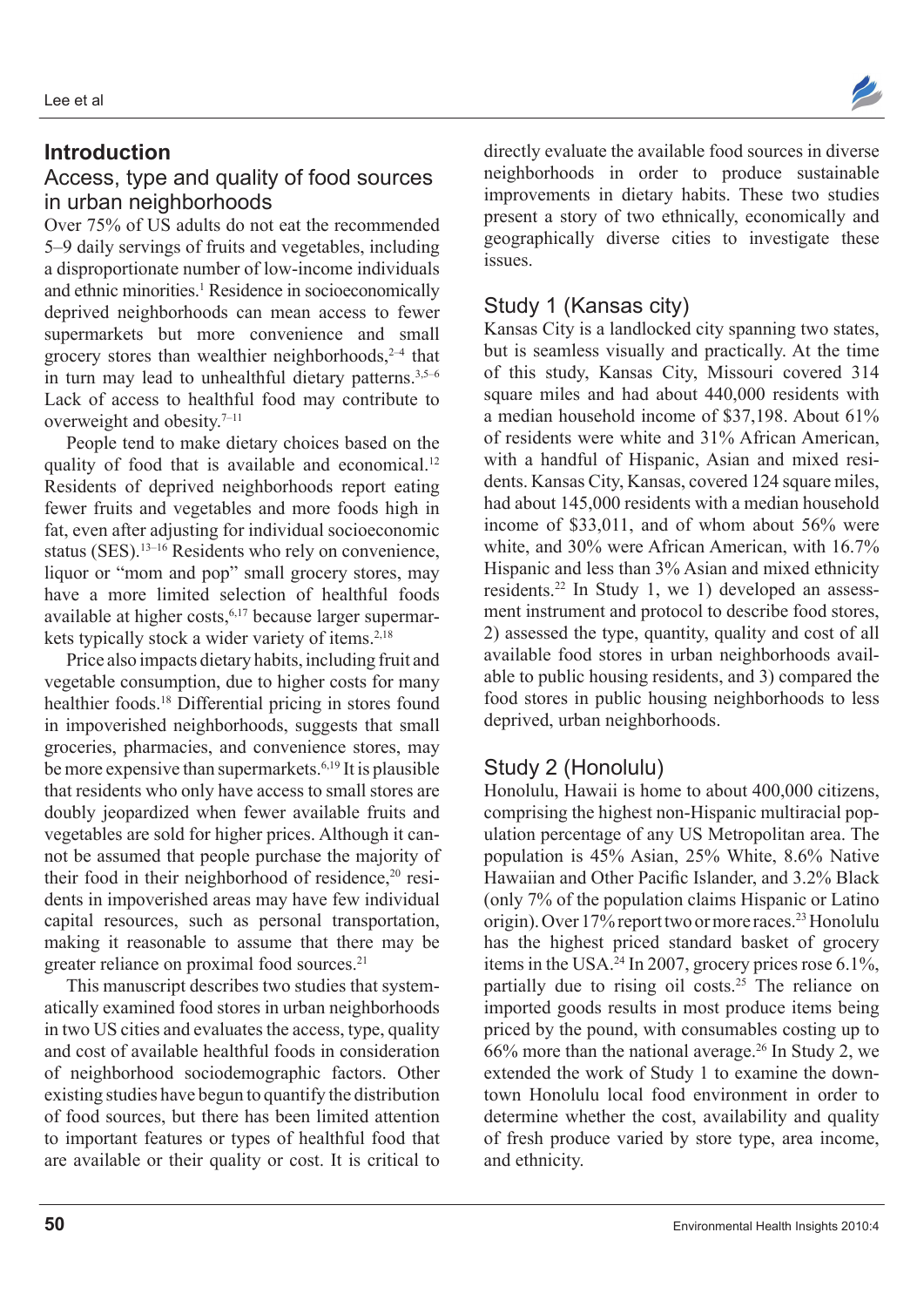



#### **Method** Kansas city neighborhoods

Seventeen urban neighborhoods, defined as the area within an 800 meter radius buffer around a centroid structure, were selected; thirteen had a public housing development (HD), and four had a similar type of multiunit housing as the center. HDs are affordable rental housing for families, seniors, and persons with disabilities federally-funded and managed by the Kansas City Housing Authority. All HD neighborhoods were located in urban areas that were predominantly lower SES, with higher proportions of ethnic minorities. The other four neighborhoods were similarly urban, had similar population density and connectivity, but were higher in income with low proportions of ethnic minorities. These comparison neighborhoods were selected to have high numbers of goods and services in order to provide an adequate comparison of the types, quality and cost of available healthful foods. Selection criteria and neighborhood characteristics have been described previously.<sup>27,28</sup>

### Honolulu store selection and area characteristics

A listing of all food retailers was created using the 2005–2006 Yellow Pages and the 2007 online version of Yellowpages.com. Key Yellow Pages subject listings included "convenience stores,""grocers-retail," "marketpublic," and "sundries store." Yellowpages.com queries included "convenience store," "grocer-retail," and "grocery store," in Honolulu, Hawaii. Fruit and vegetable suppliers, wholesale stores, and stores requiring a membership card were excluded. A farmers' market listing on the Honolulu city and county website was used; all were screened to be within specific downtown Honolulu zip codes.

Convenience stores comprised 63% of food stores, with a distribution of 181 convenience stores, 12 farmers' markets, 53 grocery stores, 12 pharmacies, and 19 supermarkets. Due to the large number of convenience and grocery stores, up to 30 of each store type were selected for assessment.

Each store address was linked to its census tract from the 2000 U.S. Census, for a total of 64 tracts (33). Census tracts were chosen rather than census block groups to more closely match the size of the HD areas from Study 1. Median household income was used as

a proxy for SES. We used census data to determine the percent of non-white residents (hereafter termed minority).

### Measures

Kansas city neighborhood level variables

United States' 2000 Census data were used to compute the aggregate median household income, population density and percentage of ethnic minorities for each neighborhood with variables created at the census block group level. A census block group is a cluster of census blocks within a census tract which is designed to be homogeneous with respect to population characteristics, economic status, and living conditions.29 Street connectivity<sup>30</sup> was calculated by counting the number of three or more street intersections in each neighborhood that form a "T" or a "+" or a star-like shape.

The census of food stores available to the general public was identified using a three step strategy. First, internet and telephone book searches were performed to generate an initial list of all food stores in each neighborhood. Database search terms included *store*, *convenience store, grocery, liquor store, supermarket,* and *pharmacy*. Stores were mapped using ArcView and confirmed by phone their location and whether they were still in business. Next, trained field coders conducted windshield drive-by surveys to confirm food store locations and to identify additional stores not identified by existing databases.<sup>23,31</sup>

#### Kansas city store assessment

Stores were classified as "supermarket", "grocery", "convenience", "pharmacy", "liquor", "ethnic specialty" (primarily selling foods used in the preparation of meals characteristic of a particular ethnicity such as Ethiopian, Indian, Mexican, or Vietnamese) or "other" (e.g. discount/variety store). Supermarkets were defined as "large franchise or chain grocery store." Grocery stores were defined as "stores that sold groceries that were smaller than supermarkets," typically not having as large a selection as the large franchise stores. Convenience stores were "stores selling convenience foods that may have had several gas pumps and sell limited foods, drinks and toiletries." Liquor or liquor/convenience stores sold "predominantly liquor, but also carried some food items (not just soda)." A pharmacy was "a drug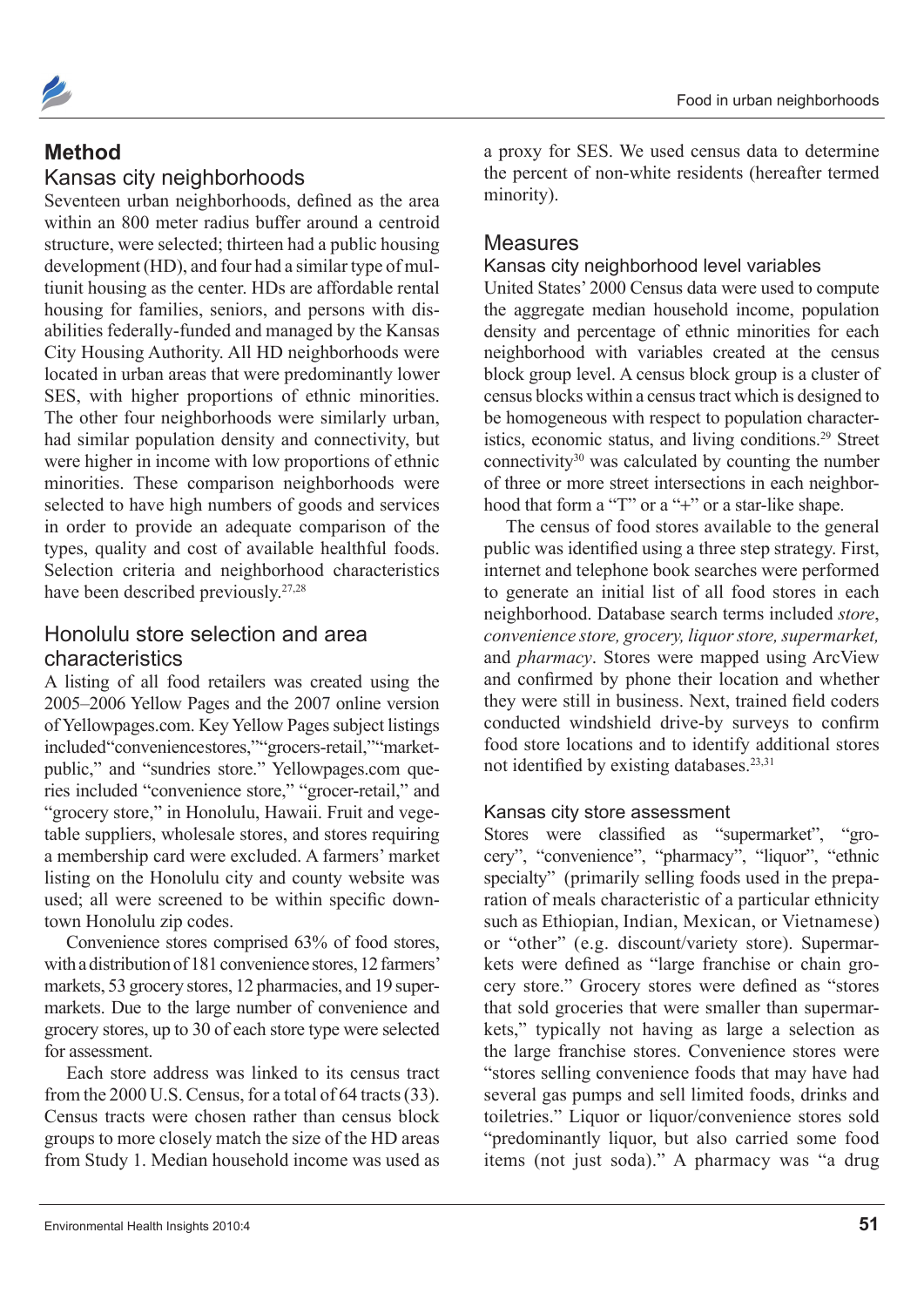store which had food in at least one aisle or section." Other types of stores were defined as "any other store which sold food; one example would be a video rental store that carried popcorn and soft drinks."

Each store was assessed on type, overall appearance, whether it was open 24 hours, and available quality and cost of specific foods. Appearance was assessed by indicating observation of trash outside (loose trash not in a dumpster), dirt on floors (inside the building), dirt elsewhere (dirt or mess in the bathroom, around a food display, unclean counters), or foul odors (noticeable unpleasant smell in any section of a store).

Store inventories were evaluated for twenty-three common foods that were either nutritionally dense, reduced calorie versions of commonly eaten foods in the US, or of specific interest to the investigators. Foods included fruits, vegetables, dairy products, and grains. Fresh vegetables and fruit were rated for quality, using standard definitions of poor, mediocre or good. Expiration dates of perishable foods (dairy products and meats) were verified. Most products were rated on cost per pound, except that nearly all of the (Kansas City) stores sold fruit by the unit (i.e. one apple, banana, or orange), which was calculated to price per pound. Figure 1 shows the quality and cost ratings of each food.

When multiple brands were available for general category products (e.g. eggs), the least expensive brand was selected. A specific size was assessed for each food. If that size was not available, the cost per available size was recorded and converted to reflect the specified size cost. For example, Cheerios was assessed at the 10 oz box size; however, if the 15 oz box was the only size available, that price was recorded, then converted to the 10 oz price.

#### Honolulu assessments

The instrument used in study 1 was adapted for use in this study by adding nine produce items to reflect Hawaii's food environment (Fig. 1). Due to the lack of fresh produce at liquor/convenience stores, farmer's markets (collective market where local farmers sell their produce) were instead assessed. The few items not priced by the pound were weighed to calculate the price per pound. Hours of operation on weekdays and weekends were also recorded.

### Kansas city procedures

The store assessment instrument was developed, pilot tested and revised. The census of stores was determined by neighborhood; 10% of the sample was randomly selected for reliability analyses. Teams of two conducted the assessments during daylight hours from March to November 2003 following safety protocols in case of imminent perceived danger. Raters only disagreed on store type once, for 88% agreement. Reliability tests for item presence showed 92.02% agreement (*K* = 0.81 [CI = 0.71–0.91]  $SE = 0.05$ . Quality ratings on fruits and vegetables showed 89.08% agreement  $(K = 0.60$  [CI = 0.31–0.89]  $SE = 0.15$ ), since item unavailability by time conflicted with quality ratings. Agreement on quality ratings was 100% when the item was present each assessment time. Expiration dates showed a 91.94% agreement  $(K = 0.80$  [CI = 0.63–0.97] SE = 0.08). And item price showed 84.38% agreement  $(K = 0.60)$  $(CI = 0.46-0.74)$  SE = 0.07), possibly resulting from day-to-day price fluctuations.

#### Analyses

Data were entered and proofed by trained graduate assistants. Analyses were conducted using SPSS v 12.0.32 Comparisons of the number or type of stores in HD neighborhoods with comparison neighborhoods were not conducted, because the neighborhood selection strategy was somewhat different. Comparison neighborhoods were included solely to compare the type, quality and cost of available foods.

### Honolulu procedures

Trained surveyors completed all audits in teams of two or three. For the first ten assessments, one audit was completed by each surveyor with inter-rater reliability co-efficient per item ranging from  $k = 0.67{\text -}1.0$ (median  $k = 1.0$ ). Once observations were found to be reliable, only one audit was completed per store.

Farmers' markets that were open only before 8:00 am or on weekends were excluded and data collection was refused at two groceries and one convenience store. Eighty-five stores (96% of those attempted) were assessed during the summer of 2007, including 30 convenience stores, four farmers' markets, 25 grocery stores, 10 pharmacies, and 16 supermarkets. One convenience store and one grocery had no available items from the assessment form.

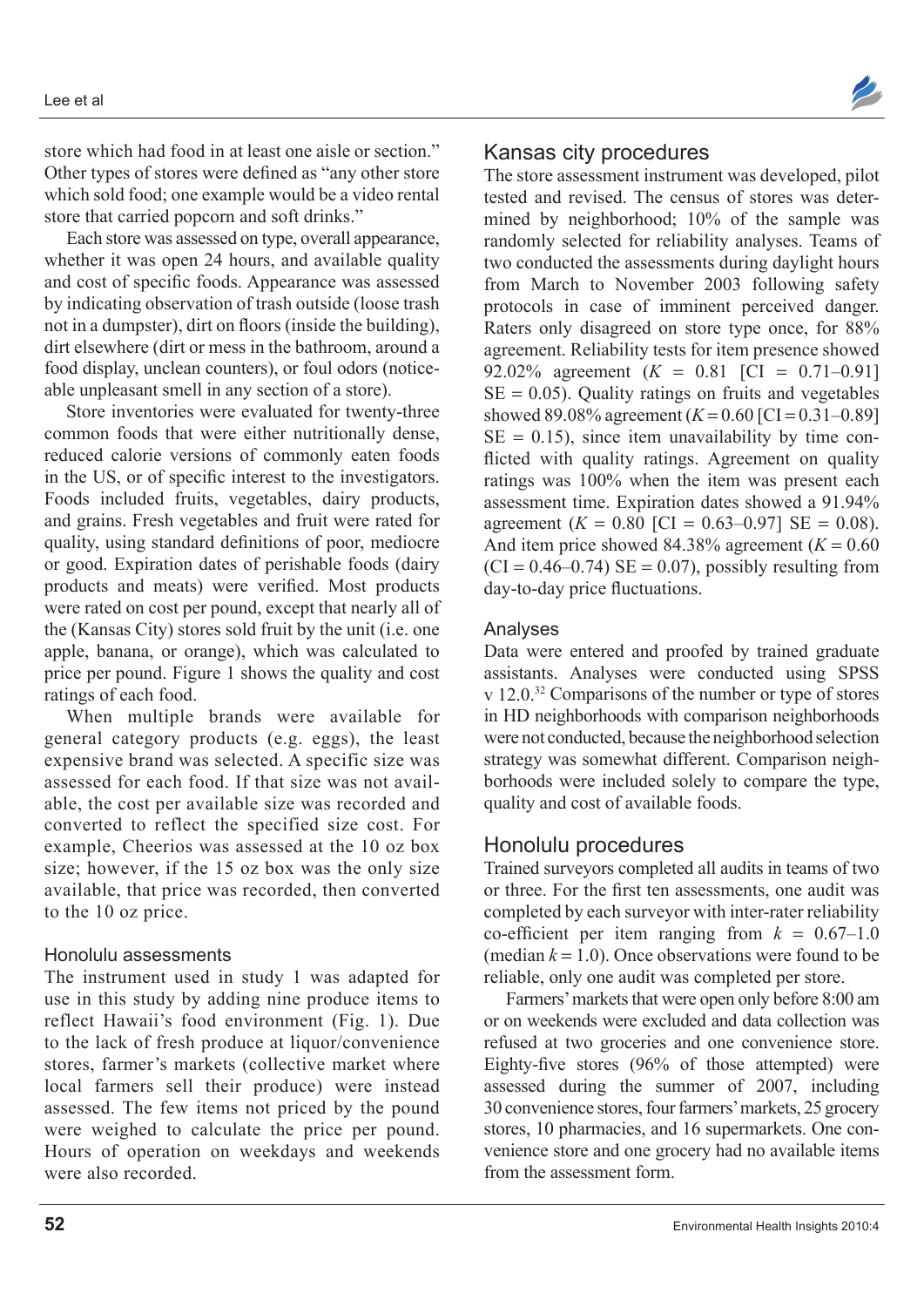

| <b>Food Product</b>                |                               | Quality                                         | Price                             |                        |                           |
|------------------------------------|-------------------------------|-------------------------------------------------|-----------------------------------|------------------------|---------------------------|
|                                    | 0                             | $\mathbf{1}$                                    | $\overline{2}$                    | 3                      | Cost/Unit                 |
| Salad/lettuce (dark)               |                               |                                                 |                                   |                        | Pound (lb)                |
| Leaf lettuce (romaine)             |                               |                                                 |                                   |                        | lb                        |
| Grean beans                        |                               |                                                 |                                   |                        | $\mathsf{lb}$             |
| Carrots                            | Poor $=$ produce              | Poor $=$ produce                                | $Mediocre =$                      | $Good = produce$       | $\mathsf{I}^{\mathsf{b}}$ |
| Greens                             | appears very                  | appears very old                                | produce                           | appears to be          | $\mathsf{lb}$             |
| Green peppers                      | old or very                   | or very unripe,                                 | appears to be a                   | fresh,                 | $\mathsf{lb}$             |
| Cucumbers (field)                  | unripe, several<br>pieces are | several pieces<br>are damaged,                  | little old, some<br>pieces may be | undamaged,<br>have the | $\mathsf{lb}$<br>lb       |
| Edamame (fresh)<br><b>Broccoli</b> | damaged,                      | quality of                                      | damaged (spots                    | appropriate            | $\mathsf{I}^{\mathsf{b}}$ |
| Mushrooms (button)                 | quality of                    | firmness is too                                 | or dents), but                    | firmness and the       | $\mathsf{lb}$             |
| Tomatoes (full size)               | firmness is too               | firm or too soft.                               | have the                          | appropriate            | $\mathsf{I}^{\mathsf{b}}$ |
|                                    | firm or too soft.             | Color may                                       | appropriate                       | color. Bananas         |                           |
| Sweet potatoes                     | Color may<br>indicate         | indicate extreme<br>unripeness or               | firmness and the                  | may be less            | Ib                        |
| Onions (yellow)                    | extreme                       | general low                                     | appropriate<br>color.             | than ripe.             | lb                        |
| Avacados                           | unripeness or                 | quality.                                        |                                   |                        | Ib                        |
| Apples                             | general low                   |                                                 |                                   |                        | Ib                        |
| Oranges                            | quality.                      |                                                 |                                   |                        | $\mathsf{lb}$             |
| <b>Bananas</b>                     |                               |                                                 |                                   |                        | $\mathsf{lb}$             |
| Pineapple                          |                               |                                                 |                                   |                        | lb                        |
| Papaya                             |                               |                                                 |                                   |                        | $\mathsf{lb}$             |
| Milk-Lowfat                        |                               |                                                 |                                   |                        | $\frac{1}{2}$ gallon      |
| Milk-Lowfat (Skim)                 |                               |                                                 |                                   |                        | 1/ <sub>2</sub> gallon    |
| Milk-Soy (Plain)                   |                               |                                                 |                                   |                        | 1/ <sub>2</sub> gallon    |
| Eggs                               |                               |                                                 |                                   |                        | dozen                     |
| 100% Whole wheat bread             |                               |                                                 |                                   |                        | loaf                      |
| Ground beef (lean)                 |                               |                                                 |                                   |                        | lb                        |
| Skinless chicken breast            |                               |                                                 |                                   |                        | lb                        |
| Turkey franks                      |                               |                                                 |                                   |                        | 8-pack                    |
| Tofu                               |                               |                                                 |                                   |                        | ounce (oz)                |
| Canned light Tuna in water         |                               |                                                 |                                   |                        | 6 oz                      |
| Frozen (light) Meal                |                               |                                                 | package                           |                        |                           |
| Vanilla frozen yogurt              |                               | Outdated = Product was past its expiration date | pint                              |                        |                           |
| Cereal-Cheerios (plain)            |                               |                                                 | 10 oz                             |                        |                           |
| Cereal-Fruit Loops                 |                               |                                                 | 10 oz                             |                        |                           |
| <b>Bottled water</b>               |                               |                                                 | liter                             |                        |                           |
| 100% Fruit juice                   |                               |                                                 | $\frac{1}{2}$ gallon              |                        |                           |
| Cola                               |                               |                                                 | 2-liter                           |                        |                           |
| Potato chips (plain)               |                               |                                                 |                                   |                        | $13\frac{1}{2}$ oz        |
| M & M's (plain)                    |                               |                                                 |                                   |                        | 3.27 oz                   |

**Figure1.** Food, quality and cost assessment ratings.

## **Results**

### Kansas city

HD and comparison neighborhoods differed on dimensions of income,  $t(14) = 5.058$ ,  $p < 0.001$ , and ethnic concentration,  $t(14) = 9.439$ ,  $p < 0.001$ , but were similar in density, urban design and age. HD neighborhoods had a median household income range of \$11,930– \$34,303,  $(M = $22,871, SD = $7,004)$  compared to \$38,099–\$48,383, (*M* = \$42,364, *SD* = \$4,493) in comparison neighborhoods,  $t(14) = -5.058$ ,  $p < 0.001$ .

HD neighborhoods had an ethnic minority population range of 50.7%–98.1% (*M* = 71.4%, *SD* = 14.3%) compared to  $9.1\%$ –18.2% ( $M = 13.2\%$ ,  $SD = 4.1\%$ ) in comparison neighborhoods,  $t(14) = 9.439$ ,  $p < 0.001$ . HD and comparison neighborhoods did not differ in population density,  $t(14) = -0.965$ ,  $p = 0.351$ , or in connectivity,  $t(14) = 0.092$ ,  $p = 0.928$ .

Fifty-one stores were assessed in HD neighborhoods and 26 in comparison neighborhoods. Figure 2 presents the frequencies and types of stores available to HD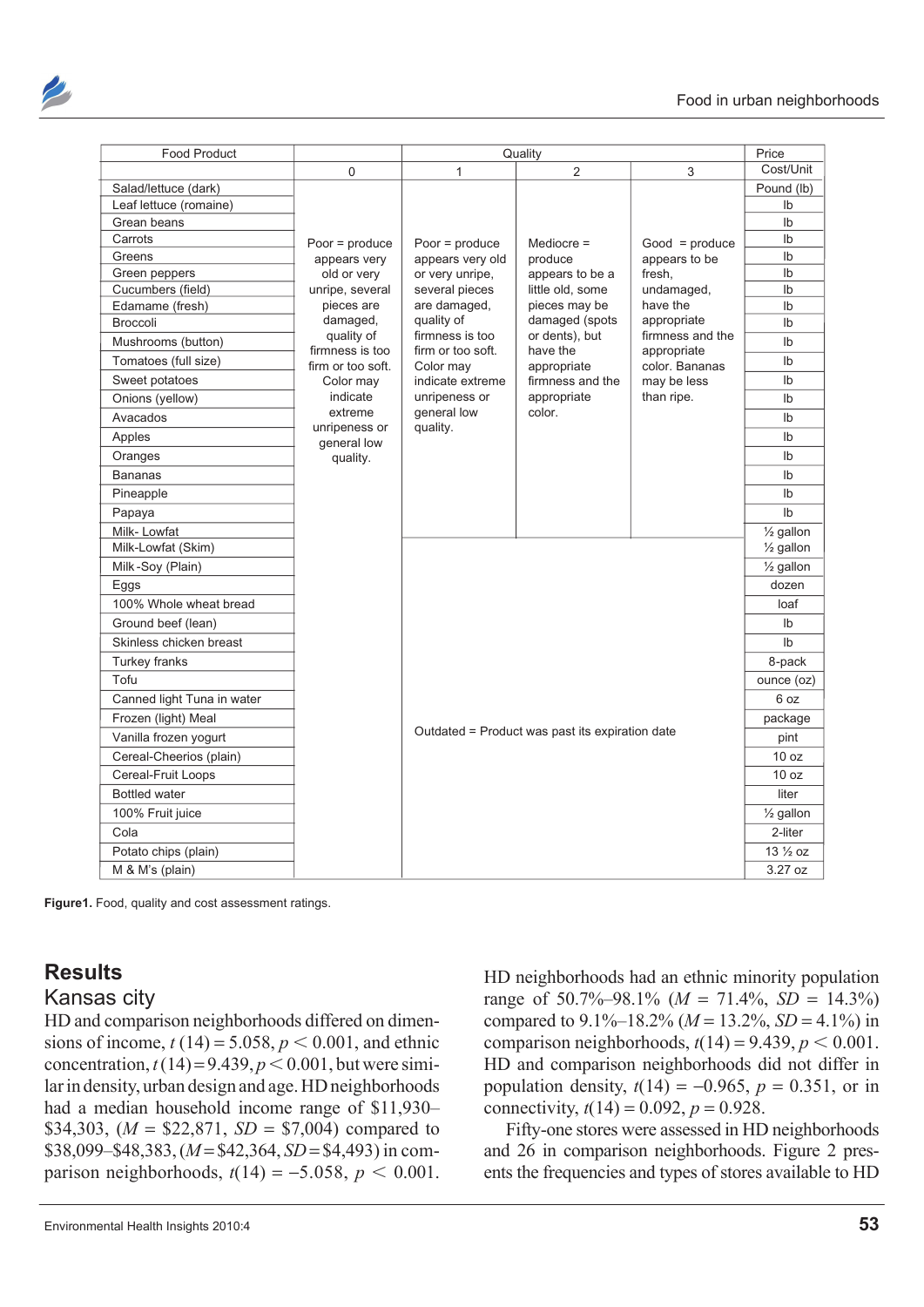residents and the types of stores assessed in comparison neighborhoods. About 10% (*n* = 8) of stores were open 24 hours, and all were convenience stores ( $p = 0.068$ ). Nearly all HD neighborhoods  $(n = 12; 92\%)$  had one or two convenience stores  $(M = 1.3; \text{range} = 0-2)$ . The majority of HD neighborhoods ( $n = 8$ ; 62%) had a liquor store that also sold food. Few HD neighborhoods had supermarkets or small grocery stores, although five had ethnic specialty stores. Comparison neighborhoods had similar store availability. For store appearance, nearly half (44%,  $n = 34$ ) of all stores had trash outside, with convenience stores most likely to have trash outside,  $\chi^2$  = 16.38, *p* = 0.012.

#### Hononlulu

Census tract median household incomes ranged widely (range = \$11,758–105,223, *M*= \$37,000, *SD*= \$16,540) and were transformed to quartiles with 16 tracts each. The mean percent of minority residents was 77.6%  $(\pm 18.3\%$ , range = 29%–98.9%); quartiles were created with 16 tracts each. Quartiles were used to generate comparisons similar to those between the HD and comparison neighborhoods in study 1. The largest non-white ethnic groups were Asians ( $n = 61$  tracts), Blacks ( $n = 2$  tracts), and Laotians ( $n = 1$  tract). Ethnic minority population density was evenly distributed across income quartiles (range = 79.2 to 82.5).

Sixteen percent of stores  $(n=14)$  were open 24 hours. This included seven supermarkets, four convenience stores, and three pharmacies located in 10 different census tracts. Statistically significant differences were



found between all store types for the average hours of operation per weekday,  $F(4,67) = 20.03$ ,  $p < 0.001$ . Tukey post-hoc analysis indicated that all store types were open longer than farmers' markets (*M* = 3.0,  $SD = 2.4$ ,  $p = 0.003$ ), and that convenience stores  $(M=17.6, SD=4.8)$ , pharmacies  $(M=17.4, SD=5.2)$ , and supermarkets  $(M = 20.4, SD = 3.9)$  were open longer than grocery stores  $(M = 11.8, SD = 3.0, p = 0.01)$ . Statistically significant differences also existed for store weekend hours of operation,  $F(3, 44) = 10.74$ ,  $p < 0.001$ , with convenience stores, pharmacies, and supermarkets open longer than grocery stores ( $p =$ 0.017). No statistically significant difference existed for store hours by SES or ethnicity.

Nearly all census tracts  $(n = 54)$  had at least one convenience store. Convenience and grocery stores were most prevalent in the lowest income quartile, supermarkets were most prevalent in the 2nd income quartile, and pharmacies were most prevalent in the 3rd income quartile. Farmers' markets were most prevalent in the 2nd and highest income quartiles. These differences were not statistically significant  $(p = 0.053)$ . The fewest total stores were found for the highest percent minority quartile ( $\chi^2 = 38.05$ ,  $p < 0.001$ ). Table 2 presents urban Honolulu store type distribution by neighborhood income and ethnic minority population density.

For store appearance, dirt on floors was the most frequent item (15% of assessed stores), with grocery stores being significantly more likely to have dirt on their floors than any other type of store,  $\chi^2 = 22.75$ ,



**Figure 2.** Types of Stores in Study 1, Kansas City Neighborhoods.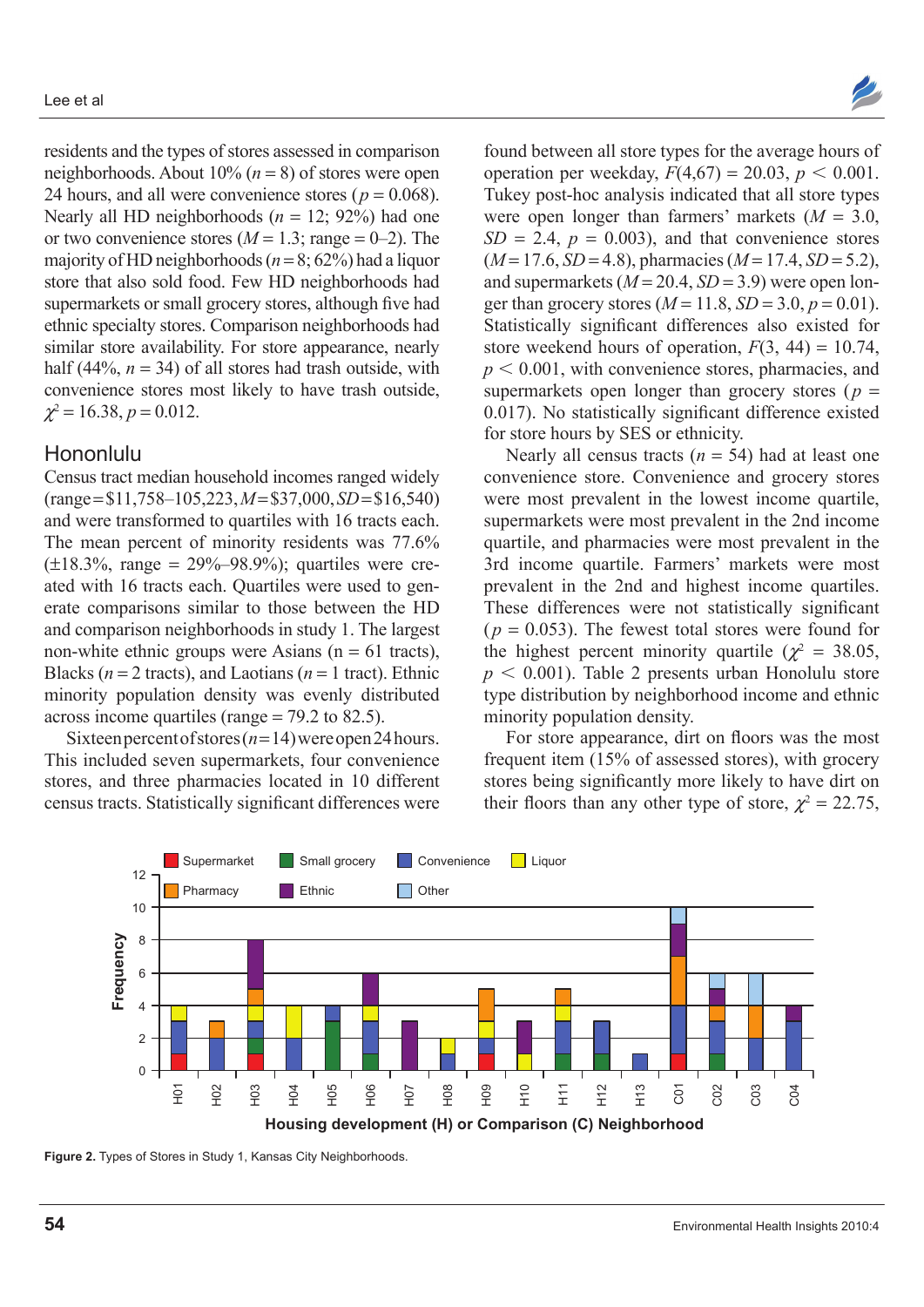

 $p < 0.001$ . Eleven percent of assessed stores had trash outside; over half were grocery stores ( $n = 5$  stores).

#### Availability, quality and cost of fresh fruits and vegetables Kansas city

All but one of the HD neighborhoods had stores that sold fruit and half of HD neighborhoods had stores that sold fresh vegetables, typically one store per neighborhood. The availability of each kind of fresh fruit or vegetable in HD neighborhoods is presented in Table 1. Half of the comparison neighborhoods had stores that sold fruits and one comparison neighborhood had stores that sold vegetables. Average availability of the 8 fruits and vegetables was divided into none, low  $(\leq 4)$ , and high ( $> 4$ ). All supermarkets  $(n = 4)$  and 1/4 of grocery stores  $(n = 2)$ had high availability. A few grocery, convenience, and ethnic stores had low availability  $(n = 2-6)$ , with convenience stores most likely to carry apples, bananas, and oranges. Liquor/convenience, pharmacies, and other stores did not sell fresh produce. Differences between HD and comparison neighborhoods were not statistically significant, perhaps attributable to the small sample size.

Average quality ratings were lowest at ethnic stores ( $M = 2.20$ ,  $SD = 0.84$ ) and highest at supermarkets  $(M = 2.79, SD = 0.34)$ . These differences were not statistically significant between HD and comparison neighborhoods. However, as presented in Figure 3, quality and cost of available fruits and vegetables were typically lower in HD than in comparison neighborhoods.

Purchasing one apple, orange and banana at a convenience store would cost a consumer 38% more than at a grocery store or 34% more than at a supermarket.

#### Honolulu

Of the 42 census tracts in which stores were assessed, over 80% had stores that sold fresh vegetables and stores that sold fresh fruit; typically one store per census tract. Differences in the availability of fresh fruits and vegetables did not vary significantly by income quartiles. Average availability of the 16 fruits and vegetables was divided into none, low  $(\leq 8)$ , and high  $(8)$ . All farmers' markets and supermarkets had high availability, while grocery stores had either high **Table 1.** Availability of fresh fruits and vegetables in housing development neighborhoods.

| ltem              |   | <b>Frequency of</b><br>neighborhoods that<br>sold item | Average number<br>of stores per<br>neighborhood that<br>sold item |    |  |
|-------------------|---|--------------------------------------------------------|-------------------------------------------------------------------|----|--|
|                   | # | %                                                      | #                                                                 | %  |  |
| Apple             | 9 | 69                                                     | 1                                                                 | 24 |  |
| Orange            | 8 | 62                                                     |                                                                   | 20 |  |
| Banana            | 9 | 69                                                     |                                                                   | 35 |  |
| Lettuce           | 5 | 38                                                     |                                                                   | 22 |  |
| Green<br>beans    | 1 | 8                                                      |                                                                   | 33 |  |
| Carrots           | 5 | 38                                                     |                                                                   | 19 |  |
| Greens            | 4 | 31                                                     |                                                                   | 19 |  |
| Sweet<br>potatoes | 4 | 31                                                     |                                                                   | 19 |  |

or low availability. Convenience stores and pharmacies had none or low availability. Apples, oranges, bananas, onions and papayas were available in over 50%, and tomatoes, carrots, and green peppers were available in at least 40% of stores. The remaining eight produce items were available in at least 30% of all stores.

Average quality ratings were lowest at convenience stores  $(M=2.34, SD=0.79)$ , and highest at supermarkets  $(M = 2.75, SD = 0.14)$ . These differences were not statistically significant by store type, income or ethnicity. Costs varied by ethnic and income quartiles for only a few produce items. The costs per pound of apples and oranges were inversely related to ethnic minority quartiles ( $r = -0.43$ ,  $p = 0.001$  and  $r = -0.68$ ,  $p < 0.001$ , respectively) and the cost per pound of onions was positively related to income quartiles  $(r = 0.32, p < 0.05)$ .

The cost of buying one pound of the following produce items that were available at all store types (i.e. apples, carrots, green peppers, onions, oranges, tomatoes) was lowest at pharmacies (\$8.35) and farmers' markets (\$8.36), followed by grocery stores (\$9.53), supermarkets (\$10.97), and convenience stores (\$11.05). Purchasing these six items at a convenience store would cost a consumer 32% more, at a supermarket 31% more, and at a grocery store 14% more than at a farmers' market or pharmacy.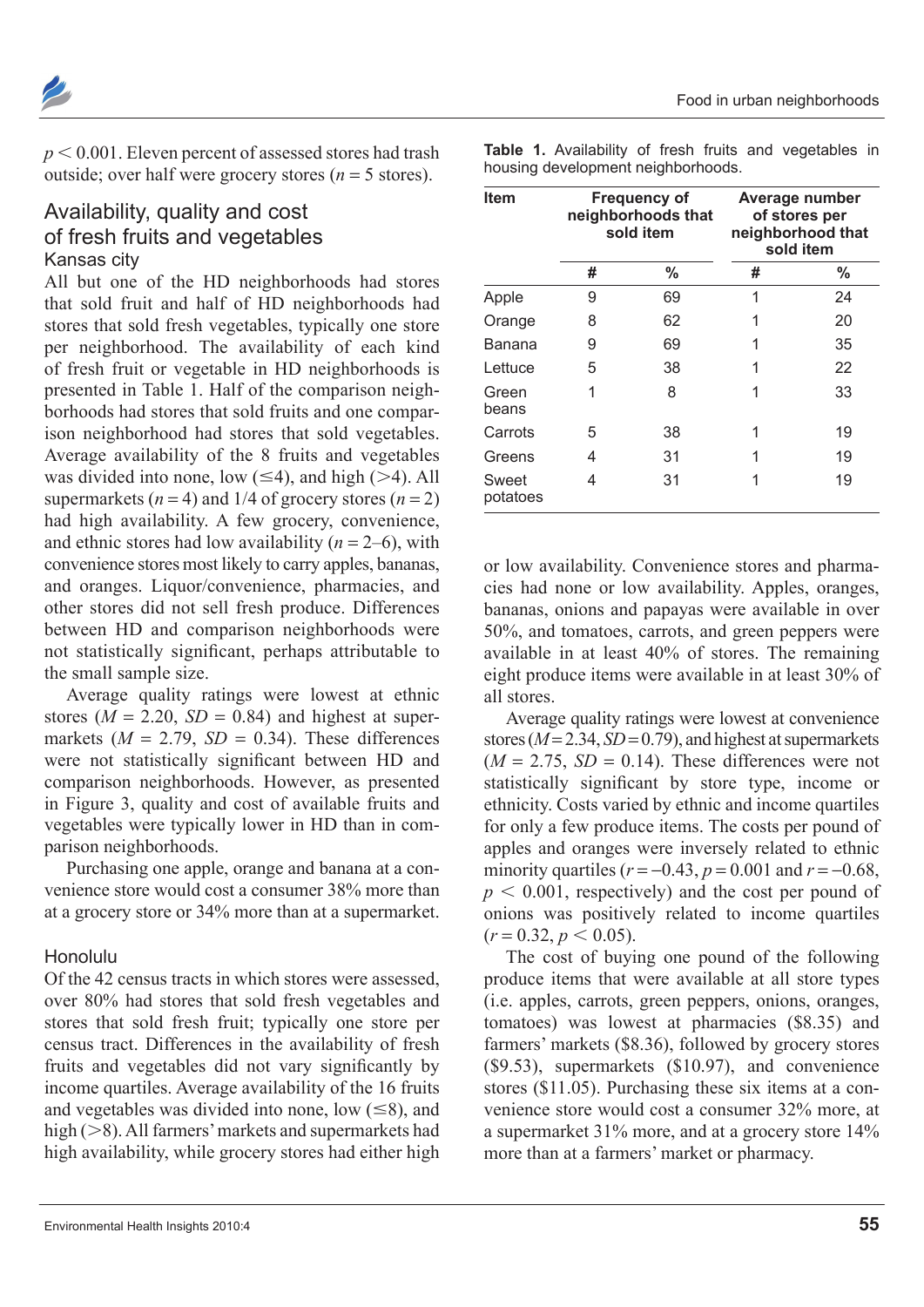

|  |  | Table 2. Honolulu store type distribution by neighborhood income and ethnic minority quartiles. |  |  |
|--|--|-------------------------------------------------------------------------------------------------|--|--|
|  |  |                                                                                                 |  |  |

|                                        | <b>Census</b><br>tracts | <b>Convenience</b> | <b>Farmers'</b><br>market | Grocery | <b>Pharmacy</b> | <b>Supermarket</b> | <b>Total</b> |
|----------------------------------------|-------------------------|--------------------|---------------------------|---------|-----------------|--------------------|--------------|
| <b>Median income quartiles</b>         |                         |                    |                           |         |                 |                    |              |
| $1 ( \leq $31,799)$                    | 16                      | 76                 | 2                         | 31      | 2               | 6                  | 117          |
| 2 (\$31,800-37,100)                    | 16                      | 38                 | 4                         | 17      | 2               | 8                  | 69           |
| $3($ \$37,101-52,000)                  | 16                      | 43                 | 2                         | 9       | 5               | 2                  | 61           |
| $4$ ( $\ge$ \$52,001)                  | 16                      | 24                 | 4                         | 5       | 3               | 3                  | 39           |
| Ethnic minority quartiles <sup>a</sup> |                         |                    |                           |         |                 |                    |              |
| $1 ( \le 75\%)$                        | 16                      | 74                 | 4                         | 5       | 4               |                    | 88           |
| 2 (76.1%-86.2%)                        | 16                      | 44                 |                           | 21      | 4               | 9                  | 79           |
| $3(86.3\% - 94\%)$                     | 16                      | 42                 | 4                         | 27      | 3               | 4                  | 80           |
| $4$ ( $>94\%$ )                        | 16                      | 21                 | 3                         | 9       |                 | 5                  | 39           |
| <b>Total quartiles</b>                 | 64                      | 181                | 12                        | 62      | 12              | 19                 | 286          |

 $\alpha$ <sub>2</sub><sup>2</sup> = 38.05, *p* < 0.001.

### Availability and cost of selected dairy, meat and grain foods Kansas city

Low fat milk was available in all HD and comparison neighborhoods. Non fat milk was available in five HD and all comparison neighborhoods. Soy milk was available in one third of HD  $(n = 4)$  and one fourth of comparison neighborhoods. Eggs were found in all but one HD and comparison neighborhood, and canned tuna in water was found in all neighborhoods. Low fat milk, non-fat milk, soy milk, eggs and canned tuna were typically found, on average, in 2 stores per neighborhood. Skinless chicken breasts were found in three HD and two comparison neighborhoods, turkey franks were found in four HD and one comparison neighborhood, and tofu was only found in two HD neighborhoods. Skinless chicken breasts, turkey franks and tofu were predominately found in supermarkets. Cereal and whole grain bread were found in most neighborhoods, but usually only in one store. Seven HD and three comparison neighborhoods carried frozen reduced calorie meals, and only one HD neighborhood sold frozen yogurt. Low fat milk and eggs were \$.09–\$.12 more expensive in HD than in comparison neighborhoods, while sugary cereal was \$.40 cheaper in HD than in comparison neighborhoods. There were no other consistent differences in quality or cost between HD and comparison neighborhoods.

#### Honolulu

Dairy, meat and grain foods availability varied by store type (none of these items were present at farmer's markets). Low fat milk, skim milk, and soy milk were available in stores in all income quartiles. Skinless chicken breasts were found in all income quartiles, but only at supermarkets. Ground beef was also found in all income quartiles, but only at supermarkets and grocery stores. Cereal, whole grain bread, and frozen light meals were found in all income quartiles and all store types. No statistically significant differences existed by income or ethnicity quartiles for the cost of these items.

## **Discussion**

Despite the geographic, ethnic and cultural differences in these two diverse urban cities, we saw a number of commonalities that reflect a need for continued attention to improving access to healthful food. Across both cities, supermarkets typically provided the best variety and quality of fruits and vegetables for a comparable or lower price, underscoring the importance of access to supermarkets for healthful foods. Convenience stores had the highest prices in both cities, and were more common in more deprived areas.

Honolulu census tracts included in the study tended to be higher income and more ethnically diverse than the Kansas City neighborhoods. Consistent with Kansas City and previous research, Honolulu store types varied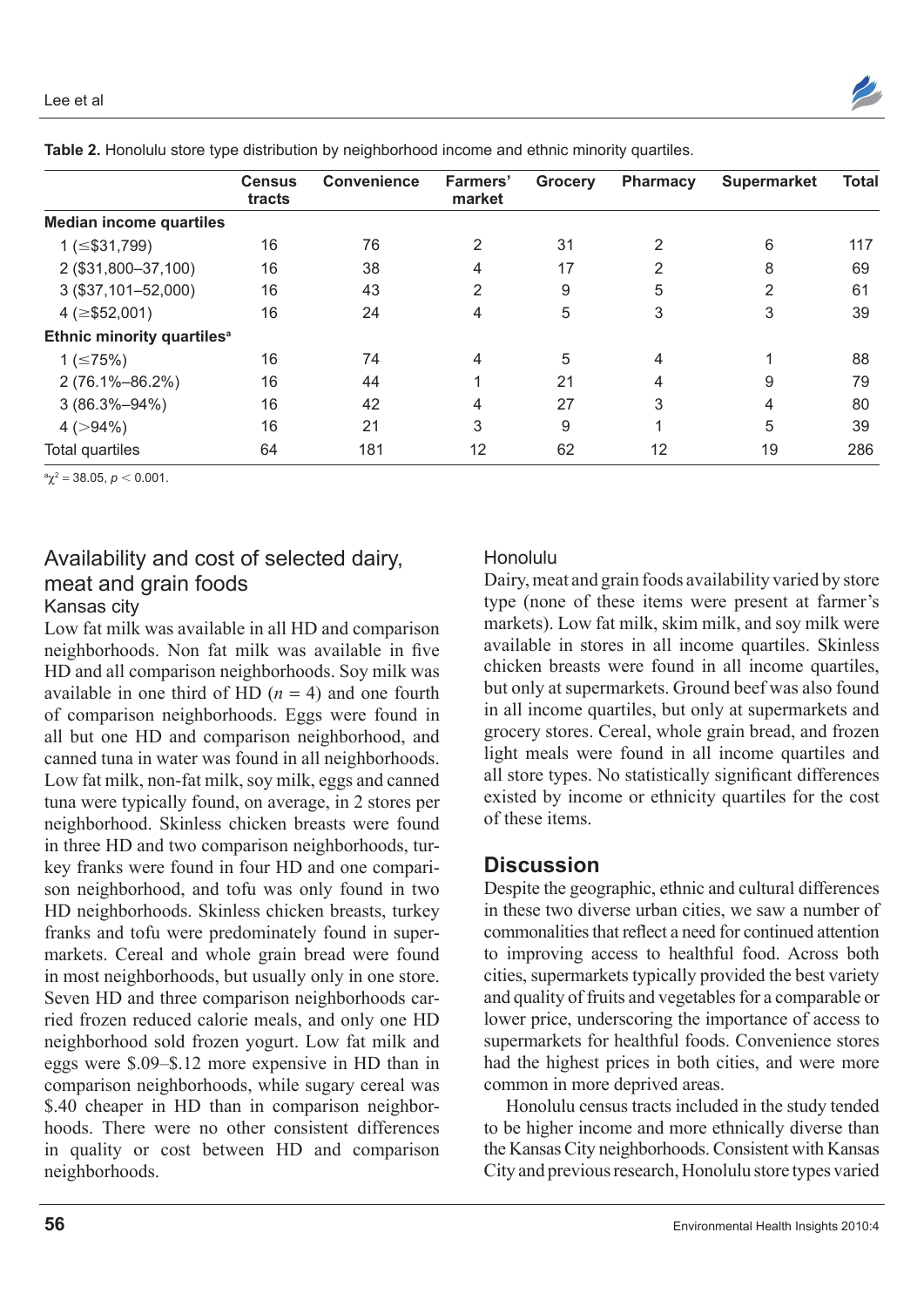

Figure 3. Quality and cost of available fruits and vegetables in Study 1 Kansas City Neighborhoods.

by income, with more convenience and small grocery stores in the lowest income quartile.<sup>2,33</sup> Incivilities such as trash and dirt on floors were more likely at these types of stores. In contrast to Kansas City, and previous research,<sup>2</sup> the lower two income quartiles in Honolulu contained most of the supermarkets. Unlike Kansas City, Honolulu did not have a proliferation of liquor stores that sold food in lower income areas. In both Honolulu and Missouri, liquor can be sold in any commercial store with a liquor license; however, in Kansas, beer, wine, and spirits can only be sold at a retail liquor store, except for on Sundays, when no liquor is sold in stores.34,35 As might be expected from these policies, the majority (78%) of the liquor/ convenience stores in the Kansas City study were on the Kansas side of the study area. A greater number of pharmacies were found in the higher income areas

in both studies. Although they had a low availability of healthful food, their produce was reasonably priced in Honolulu. It is unclear why pharmacies had lower prices, a question for further inquiry. Farmer's markets were more evenly distributed across income quartiles but had infrequent hours of operation, and may only provide limited access to fresh produce.

Only 25% of Kansas City's ethnically dense HD neighborhoods had a supermarket, similar to what others have found.36 In contrast, Honolulu had the second highest number of supermarkets in the census tracts with the highest percentages of minority residents. At the same time, these areas also had the fewest convenience stores and pharmacies. Produce availability was higher at farmers' markets, small grocery stores, and supermarkets than at conveniences stores and pharmacies in Honolulu.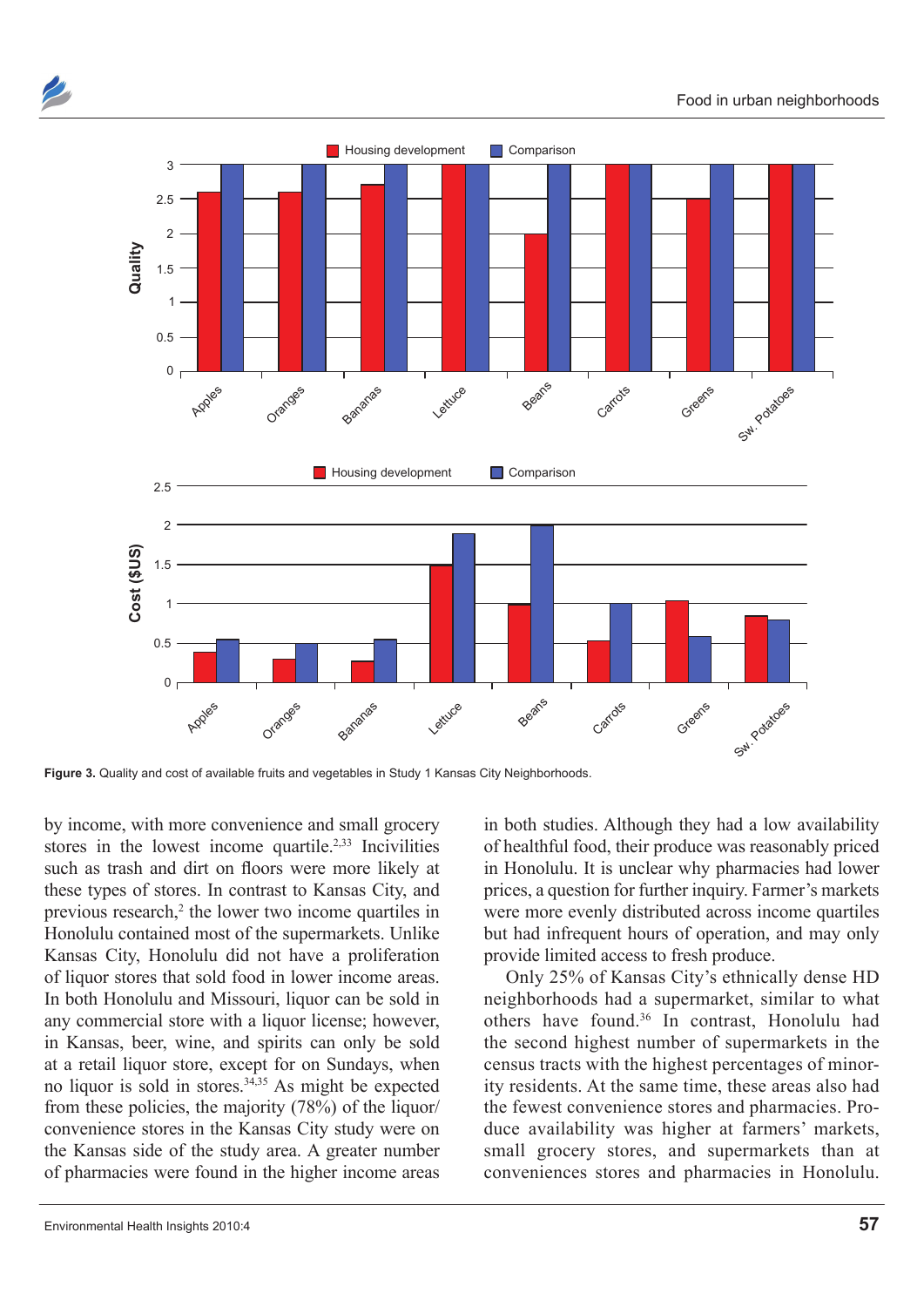Supermarkets also had significantly higher availability than grocery stores. Previous research has shown similar high availability for supermarkets and low availability for pharmacies and grocery stores. $18,19$ 

Fewer than 20% of stores in both cities were open 24 hours. In Kansas City, these were all convenience stores, whereas in Honolulu, they also included supermarkets and pharmacies. This picture may have been different if all Honolulu convenience stores were assessed in all census tracts rather than a sample. Rather than simply indicating whether a store was open 24 hours as in the Kansas City Study, in Honolulu we assessed the opening and closing hours of each store both on weekdays and on weekends. We found that grocery stores were open significantly fewer hours than supermarkets, pharmacies, and convenience stores. Although residents might have access to healthful foods in a nearby grocery store in Honolulu, there were only limited hours within which to make purchases.

The availability of fruit was similar for both studies, but the availability of fresh vegetables was lower in Kansas City neighborhoods than Honolulu census tracts  $(25\% - 50\%$  as compared to 81%). The quality of fruit in Kansas City was typically lower for HD neighborhoods. Although this result was not found for the lower income quartiles in Honolulu (i.e. most farmer's markets and supermarkets had high quality produce), $37$  in both cities, produce ratings were highest at supermarkets and lowest at ethnic (Kansas City) or convenience (Honolulu) stores. Perhaps the lower quality of fruits and vegetables contributes to lower demand and a longer shelf life for the produce items. This might explain the slightly lower costs for fruits. It is impossible to know whether this reflects resident demand, although availability has been associated with greater consumption.<sup>38</sup> The lack of availability in Kansas City may reflect more global issues such as *perceived* lack of interest among residents that in turn contributes to lack of marketing to urban stores in low income areas. Perhaps merchants of small stores prefer to stock items that are accompanied by slotting fees or other promotional strategies. Ecologic remedies at multiple levels are needed to produce sustainable access to healthful foods. Taken together the current two studies and previous findings underscore the importance of supermarket access for high quality fruits and vegetables.



We found some direct support for the notion that residents in deprived, high ethnic concentration Kansas City neighborhoods may pay more for commonly eaten foods in that milk and eggs tended to cost about \$.25 more on average in these areas compared to more affluent areas. On the other hand, sugary cereal was cheaper in the HD neighborhoods. Skinless chicken breasts and lean ground beef were only available at supermarkets in both cities. Access to low fat, skim and soy milk was much greater in Honolulu, possibly reflecting a statewide social marketing campaign to reduce the consumption of whole and  $2\%$  milk.<sup>39</sup> Further, convenience stores, the most commonly seen store in both cities' impoverished neighborhoods, consistently had the highest prices on produce. Consider that if one pound of the six fruits and vegetables measured were purchased every week for one year, then shopping at a convenience store in Honolulu would cost \$575 as compared to \$434 at a pharmacy or farmers' market.

The direct cost of food may influence food preferences and purchase patterns.<sup>42,43</sup> Lack of conveniently available high quality, healthful foods suggests that residents have to pay more *indirectly* in terms of travel related costs, including time, especially costly if one has limited transportation opportunities. The indirect costs may be even greater barriers to affording a ready supply of healthful foods above and beyond measurable differences at the cash register. Taken together, the results from the two studies indicate the best produce scenarios are at farmers' markets and supermarkets, although access to both places may be limited. Prices may be higher at supermarkets compared to farmers' markets, particularly as fuel prices associated with transportation increase. The average supermarket vegetable travels many miles compared to farmers' market produce that is typically locally grown and processed.

These studies used different sampling strategies that may have contributed to variability in the findings. However, many commonalities were found across the studies in terms of cost and availability suggesting that triangulation of methods is strength of this work. Broader geographic sampling would help determine whether these findings are generalizable to other locations, and longitudinal work is needed to determine the dynamic nature of the food environment. These studies only provide a cross-sectional picture of the food environment, and rely on census data to determine ethnicity and income.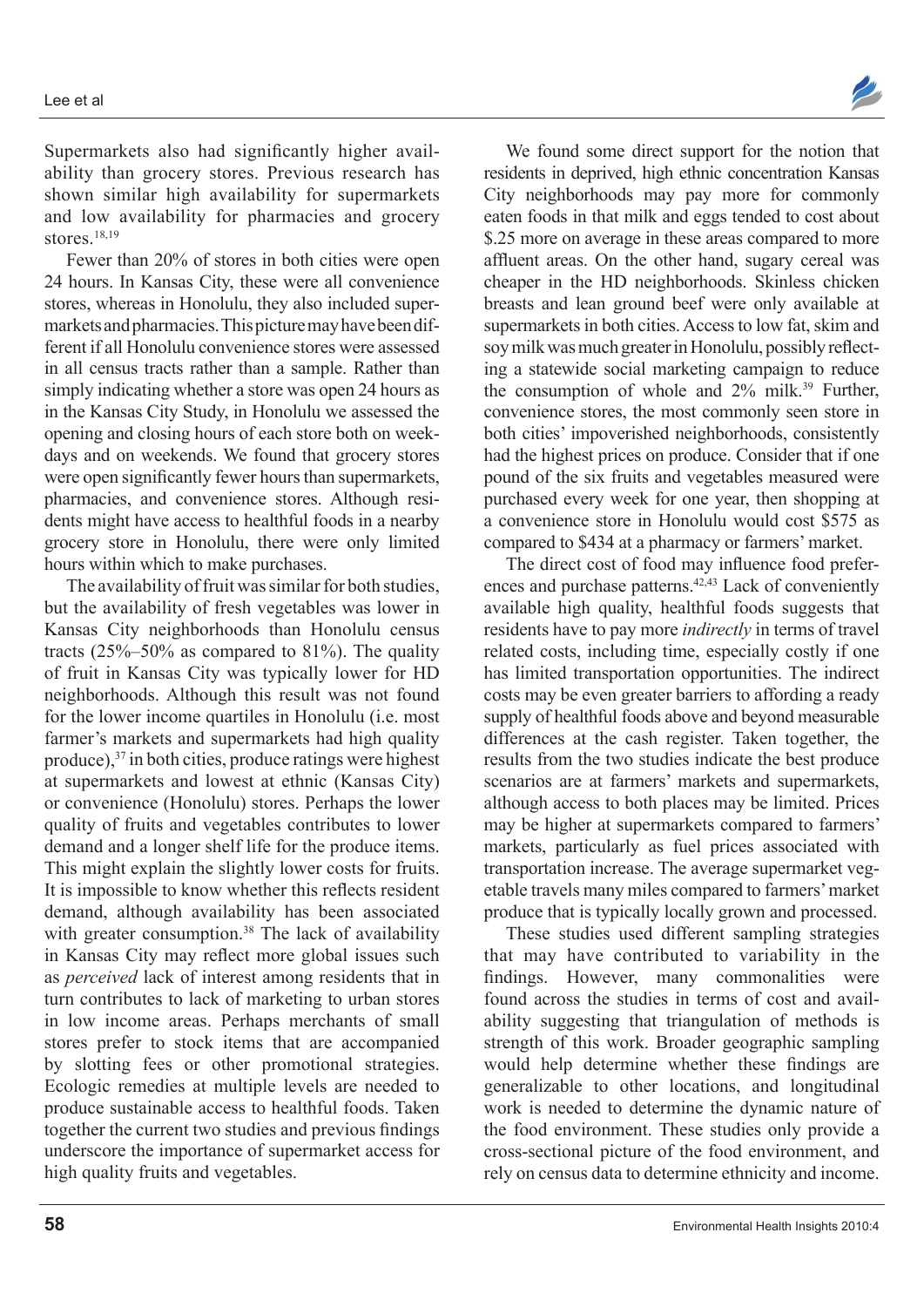

As census data are only collected once a decade, it is possible that migratory patterns may change the demography of neighborhoods. These studies were not able to assess these longitudinal factors. The Food Stores Assessment was developed for broad applicability while still providing a brief assessment suitable for a range of assessment needs; however, it did not access the full range of potential products and was only able to capture a relatively limited assessment of quality and price. Future efforts may compare how pricing per item, per pound or other quantity may impact consumer behavior. Further research might examine of culturally relevant factors that influence food preferences and available food options. Surveyors in both cities reported that grocery stores in more deprived areas with higher immigrant populations sold additional vegetables that were obviously popular items as shown by their quantity. Future research is needed to understand the relationship between available healthful foods and food purchasing habits.

These two studies tell two stories. The first is that of relatively poor access to fresh fruits and vegetables and other healthful foods in urban settings, regardless of the underlying mechanism of accessibility. The second is story of the development of an instrument and protocol. Despite a growing interest in research focusing on an obesogenic environment, there has been little attention to developing widely acceptable protocols for systematically assessing the food environment that can be used to compare across settings and document progress. This study demonstrates an assessment tool and protocol that have been adapted and tested in two unique urban settings, and thus may be more easily used in other settings as well. These findings suggest that an optimal food environment providing ready access to attractive, available and low cost fruits and vegetables was not found in either city, resulting from lack of stores selling products, lack of sufficient hours of operation, or higher costs in the available stores. Public health interventions and messages that emphasize eating a variety of foods, including 5 to 9 fruits and vegetables every  $day$ ,<sup>1</sup> will have little impact if there continue to be the same problem of limited access to these foods, even if the underlying cause is different. Increasing the availability of fresh fruits and vegetables might

be enhanced by working directly with local Farm Bureaus and store merchants to enhance offerings. Given the complexities involved in availability, access and cost, a coordinated approach that capitalizes on regional strengths is important for sustained availability.

### **Acknowledgements**

The authors wish to thank Nandar Aung for her assistance with the preparation of this manuscript.

### **Conflict of Interest Disclosure**

This manuscript has been read and approved by all authors. This paper is unique and is not under consideration by any other publication and has not been published elsewhere. The authors and peer reviewers of this paper report no conflicts of interest. The authors confirm that they have permission to reproduce any copyrighted material.

### **Funding Disclosure**

This work was made possible by a grant from the American Heart Association Heartland Affiliate, and Hawaii's Tobacco Settlement Special Fund through a contract from the Hawaii State Department of Health, Evaluation of the Healthy Hawaii Initiative.

### **References**

- 1. U.S. Department of Health and Human Services, U.S. Department of Agriculture. Dietary guidelines for Americans 2005. Washington D.C.: U.S. Government Printing Office; 2005. Available at: www.heathierus.gov/dietaryguidelines. Accessed December 28, 2007.
- 2. Wang MC, Kim S, Gonzalez AA, MacLeod KA, Winkleby MA. Socioeconomic and food-related physical characteristics of the neighborhood environment are associated with body mass index. *J Epidemiol Community Health.*  $2007:61(6):491-8$
- 3. Chung C, Myers SL. Do the poor pay more for food? An analysis of grocery store availability and food price disparities. *The J of Consumer Affairs*. 1999;33:276–96.
- 4. Moore LV, Diez-Roux AV. Associations of neighborhood characteristics with the location and type of food stores. *American J of Public Health*. 2006;96:325–31.
- 5. Zenk SN, Schultz AJ, Israel BA, James SA, Bao S, Wilson ML. Neighborhood racial composition, neighborhood poverty and the spatial accessibility of supermarkets in metropolitan Detroit. *American J of Public Health*. 2005;95:660–7.
- 6. Sooman A, Macintyre S, Anderson A. Scotland's health—A more difficult challenge for some? The price and availability of healthy foods in socially contrasting localities in the west of Scotland. *Health Bull (Edinb)*. 1993;51(5):276–84.
- 7. Mokdad AH, Ford ES, Bowman BA, et al. Prevalence of obesity diabetes and obesity related health risk factors 2001. *JAMA*. 2003;289(1):76–9.
- 8. Mujahid MS, Diez-Roux AV, Borrell LN, Nieto FJ. Cross-sectional and longitudinal associations of BMI with socioeconomic characteristics. *Obesity Research*. 2006;13:1412–21.
- 9. Hill JO, Peters JC. Environmental contributions to the obesity epidemic. *Science.* 1998;280:1371–3.